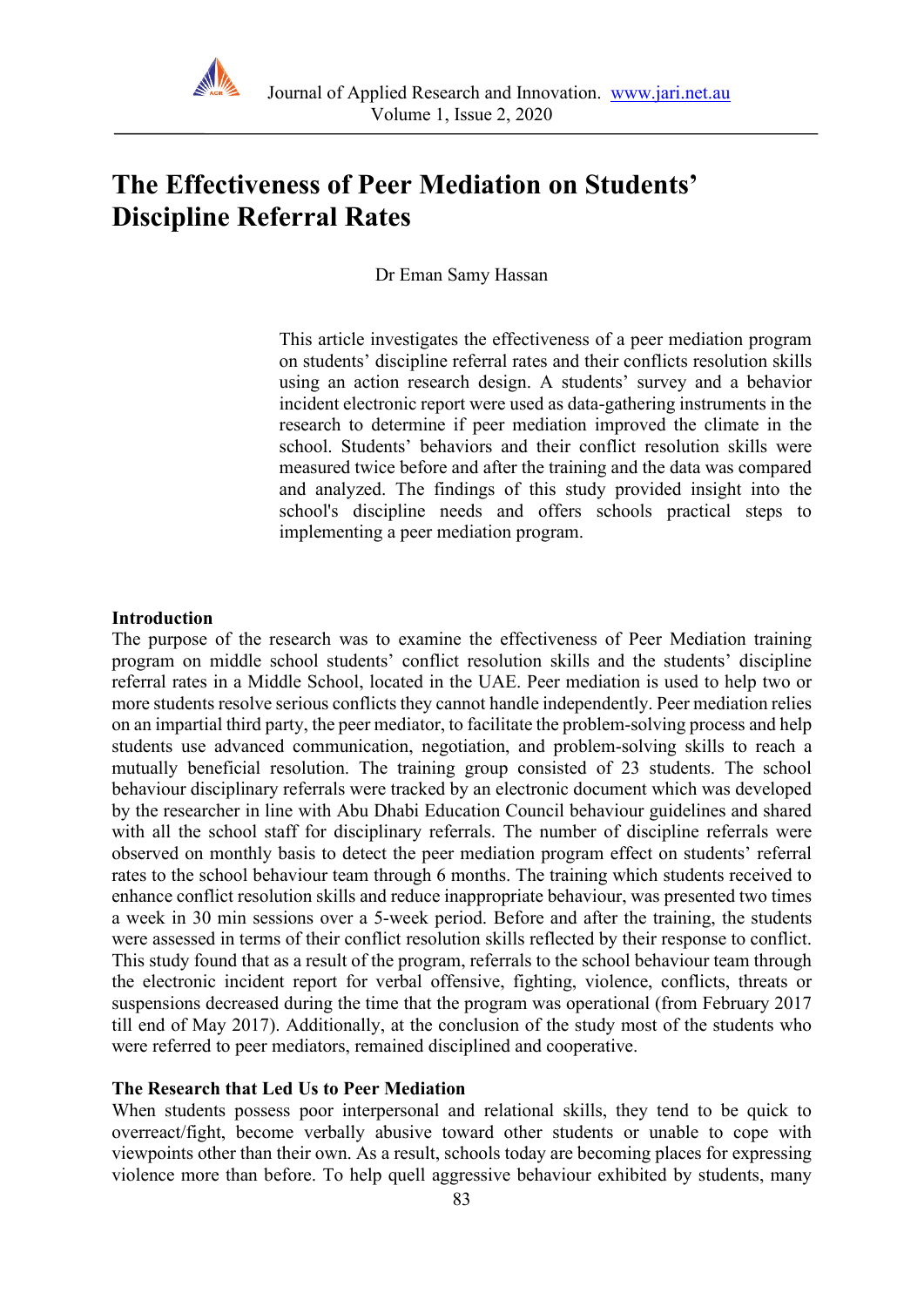

schools are searching for the best practices in this arena. Peer mediation has repeatedly proven itself by reducing violence in schools. Researchers explain the practices of peer mediation drawing upon the theories of "Social Network" and "Social Learning" (France & McCormick, 1997). Furthermore, there are also others who claim to draw upon the principles of the "behaviour list" approach, along with these theories (Beitel, 1997).

There have been many research studies related to conflict management and conflict resolution education. Argyris (1994) studied improving conflict resolution skills of primary students through curriculum adaptation and teacher intervention. Johnson and Johnson (1996) studied conflict resolution and peer mediation programs in Elementary and Secondary schools. Barron (2000) examined the impact of peer mediation training on adolescents' problem-solving skills, perception of school climate, and attitudes toward conflict management, Bush (1998) reported that formal schooling and training can play an essential role in conflict transformation. Peace education, as one approach to conflict transformation for instance, seeks to initiate or support an educational process that allows students to articulate, to accommodate, and to accept differences between and within groups that lead to conflict (Bush & Saltarelli, 2000). Che Rose et. al., (2006) examined the impact of conflict resolution training program on the conflict resolution skills of the 9th grade secondary school students. He found that the students' skills improved, and the level of aggression decreased clearly. Turnuklu and his colleagues (2010) examined the effectiveness of a peer mediation training on an elementary school students' aggression levels. The results revealed that the training led to a decrease in aggression levels of boys but not in girls. Ferguson et al., (2007) concluded that school peer mediation programs had little effect on school bullying. On the other hand, a recent meta-analysis including 89 studies by Ttofi and Farrington (2011) indicated that majority of these programs have been effective in reducing school violence. They found that bullying decreased an average of 20– 23% and victimization decreased an average of 17–20% in intervention groups vs. control groups.

Johnson and his team (Johnson & Dudley, 1992) examined the effect of Teaching Students "To Be Peacemakers" program and found that trained students were more likely to negotiate and less likely to go to the teacher than untrained students. They also reported that trained students were more likely to use the steps of integrative negotiation compared to controls. Johnson and his team conducted 17 studies testing the effectiveness of conflict resolution training (Johnson et al. 1994; Johnson & Johnson 1995, 2001; Johnson et al. 1995). They consistently found that students learned constructive conflict resolution and transferred their knowledge and skills to their actual life settings.

Given these research studies the focal school for this article embarked on implementing their own "Peacemakers" program. This article examines the effectiveness of the school peer mediation program designed to reduce student conflict and ensuing suspensions by teaching students peaceful conflict resolution techniques. It was hypothesized that students after the training would report greater improvements in social competence and conflict resolution skills and greater reductions in aggressive behaviour. The program effect was measured by tracking the rate of students' discipline referrals and the improvement in the students' conflict resolution skills in a duration of 6 months. The study used the data and observations in the 3 months before starting the peer mediation program, and then the 3 months after the peer mediation program. The researcher tracked the discipline referral rates on a monthly basis.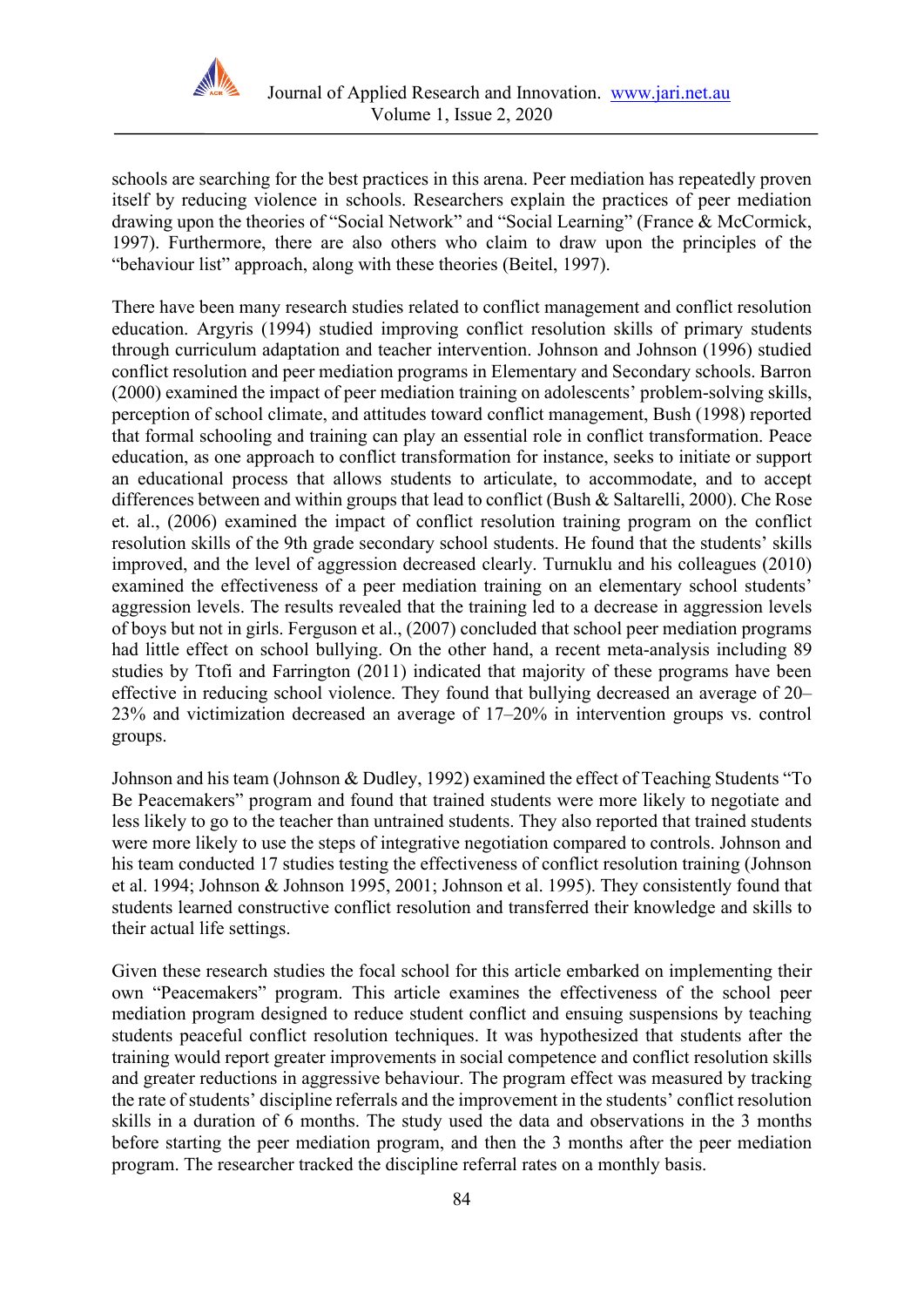

## **Method/Sample**

AS outlined earlier, this study was conducted at a private school in Abu Dhabi, United Arab Emirates. The school is offering the American Curriculum to a predominately Emirati student population. The sample of students who attended the peer mediation training program included 23 students from sixth through to eighth grade, with an age range of 11 - 14 years. All the students were from middle or high socioeconomic status backgrounds. The training group which consisted of 23 students (12 males and 11 females) committed to train 133 students in the middle school through assembly role plays, classroom discussions and interventions during conflicts.

## **Measures**

Measure of the students' conflict resolution skill was collected before and after training program. Students' conflict resolution skills were assessed by a survey consists of 8 responses. Then, the responses were scored as (0 for Often and 1 for sometimes and 2 for never) in responses (1, 3, 7 and 8). While responses (2, 4, 5 and 6) were scored as (0 for never, 1 for sometimes and 2 for often). Thus, each student had a score ranged from 0 to 16 indicating their conflict resolution skills. The students were told that there was no right or wrong answer. The right answer should reflect their real responses.

In order to evaluate the effectiveness of the peer mediation program, the SBTDR "school behaviour team discipline referrals" measure to assess or index school-wide behavioural climate and peer mediation effectiveness was used. Measures were administered before the training began, and after the training start on monthly basis.

# **Training Program**

A peer mediation program was developed by the researcher. Students were taught a number of essential skills for peer mediation. Those are: being aware of their own feelings, understanding others' point of view, expressing emotions and demands in nonaggressive ways, active listening, cooperation, anger management, and problem solving. The program utilized different materials, such as photos, videos, stories and different didactic techniques, such as pen and paper activities, class discussions, plays, role-plays, and drama.

The peer mediation program duration depended on the participant age group and the required level of support that needed to be provided to ensure understanding. The suggested duration of training at middle and secondary education levels, in a practice aiming to use peers – according to most of the published studies- is 10 sessions of training, each of which lasts for 30 - 35 minutes. The private school's SENCO implemented 12 sessions each of which lasted 30 minutes, (6 hours) before the students could practice peer mediation. Then a series of role plays, and drama sessions were implemented to reinforce the students' skills in the targeted area. The peer mediators' team were known around the school as "peacemakers"; they wore "peacemaker" badges to be identified easily by others.

# **Procedure**

The classroom teachers were asked to rate the students according to four areas: 1- Cooperation and ability to get along with others. 2- Responsibility (follows through with commitments). 3-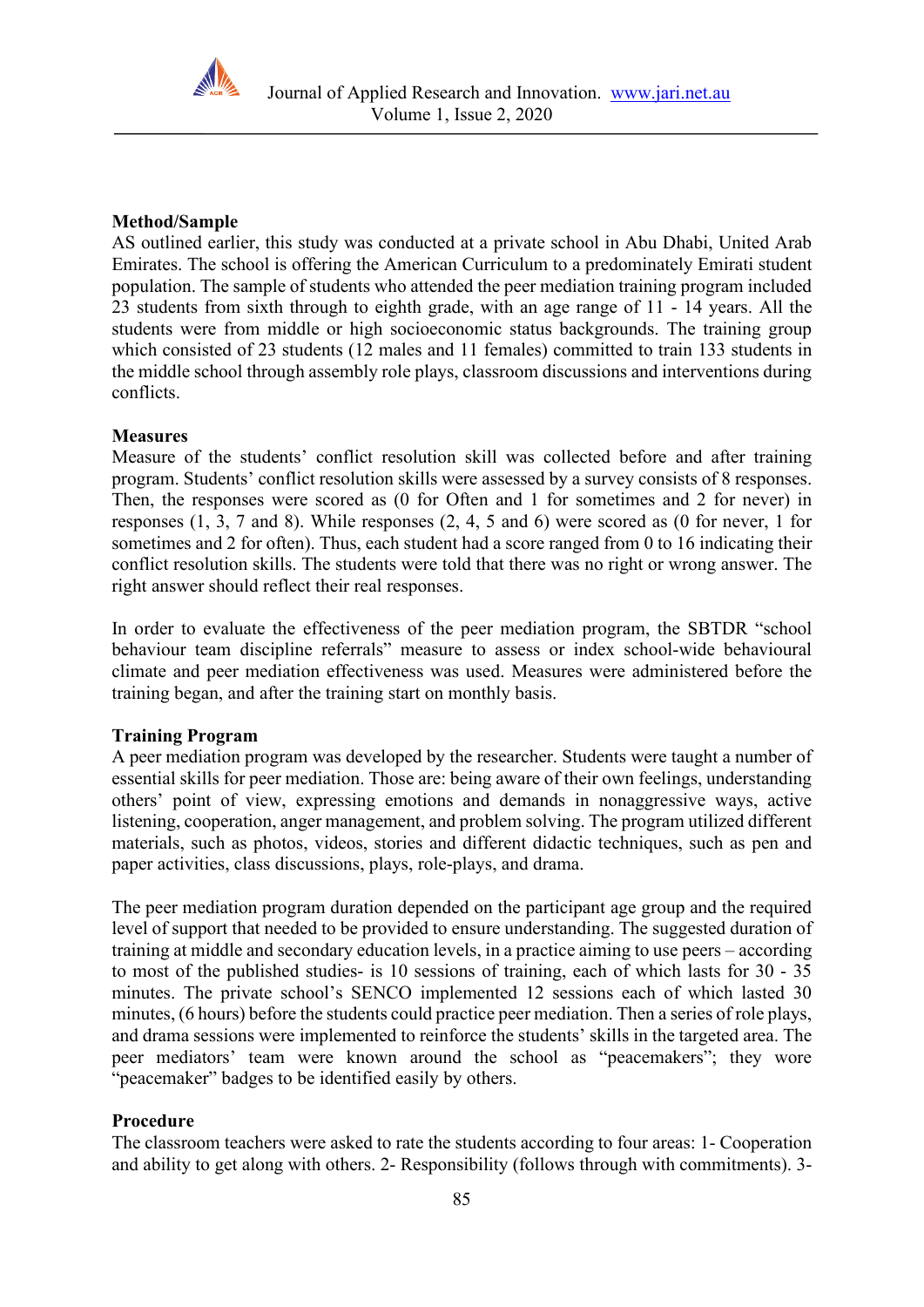

Enthusiasm (invests energy and time into tasks). 4- Scholarship (takes responsibility for schoolwork). Then, the categories were scored from 1 to 4 (1 disagree, 2 sometimes, 3 often, 4 agree) to be nominated for peer mediation. The two students from each classroom with the highest rating were invited to join peer mediation program.

Letters introducing the program and the responsibility agreement were sent by the school to parents, to request permission. After obtaining permission to conduct the training from the parents, school principal, and teachers, the peer mediation program was implemented with the training group. During and after the training, the students were allowed to use the conflict resolution skills and strategies, to practice the peer mediation process. The rates of referrals were measured monthly to track the discipline referral rates using the electronic behaviour incident report.

In December 2016, the behaviour incident report was released to start tracking the discipline referral rates in middle school. On 27th February 2017, mediations have been held involving 23 students "peacemakers" sought peaceful methods of resolving their interpersonal conflicts, and helping others to adopt the same process. As a result of these mediations, the students' conflict resolution skills were developed, and the students became able to practice the 6 steps of peer mediation process which are: 1. Agree to Mediate; 2. Storytelling and Gathering Points of View; 3. Focus on Interests and Needs; 4. Create Win-Win Solutions; 5. Evaluate Options; and 6. Create an Agreement. To date, the middle school has seen a decrease in the number of discipline referrals for fights and threats made involving its students.

# **Purpose of the Study**

The purpose of this study was to evaluate the effectiveness of a peer mediation program at the middle school level involving sixth, seventh and eighth grade students attending the private school using a school-based action research design. The discipline referrals track tool (behaviour incident report) is a google form shared on the school drive, which is monitored by the researcher. There was a significant number of discipline referral in the Middle School through December 2016 to February 2017 which led to high rates of suspensions during the same duration.

The intended change for the Middle School, is for the students to use peer mediation to resolve their interpersonal conflicts peacefully rather than resorting to violent or aggressive actions requiring referrals to administrative for intervention. It is anticipated, that over time this will ultimately result in an improvement in the overall school climate.

Most all sixth, seventh and eighth students are developmentally mature enough to recognize appropriate and inappropriate behaviours in the school. They are also able to identify methods for the successful resolution of confrontations before they become violent. Consequently, such a program should benefit the students of the school by helping them seek and foster peaceful resolutions to their problems. Based on this purpose, answers to the following questions were sought:

- 1. What is the impact of peer mediation program on the rate of discipline referrals between middle school students?
- 2. What is the impact of the peer mediation program on the mediator's conflict resolution skill?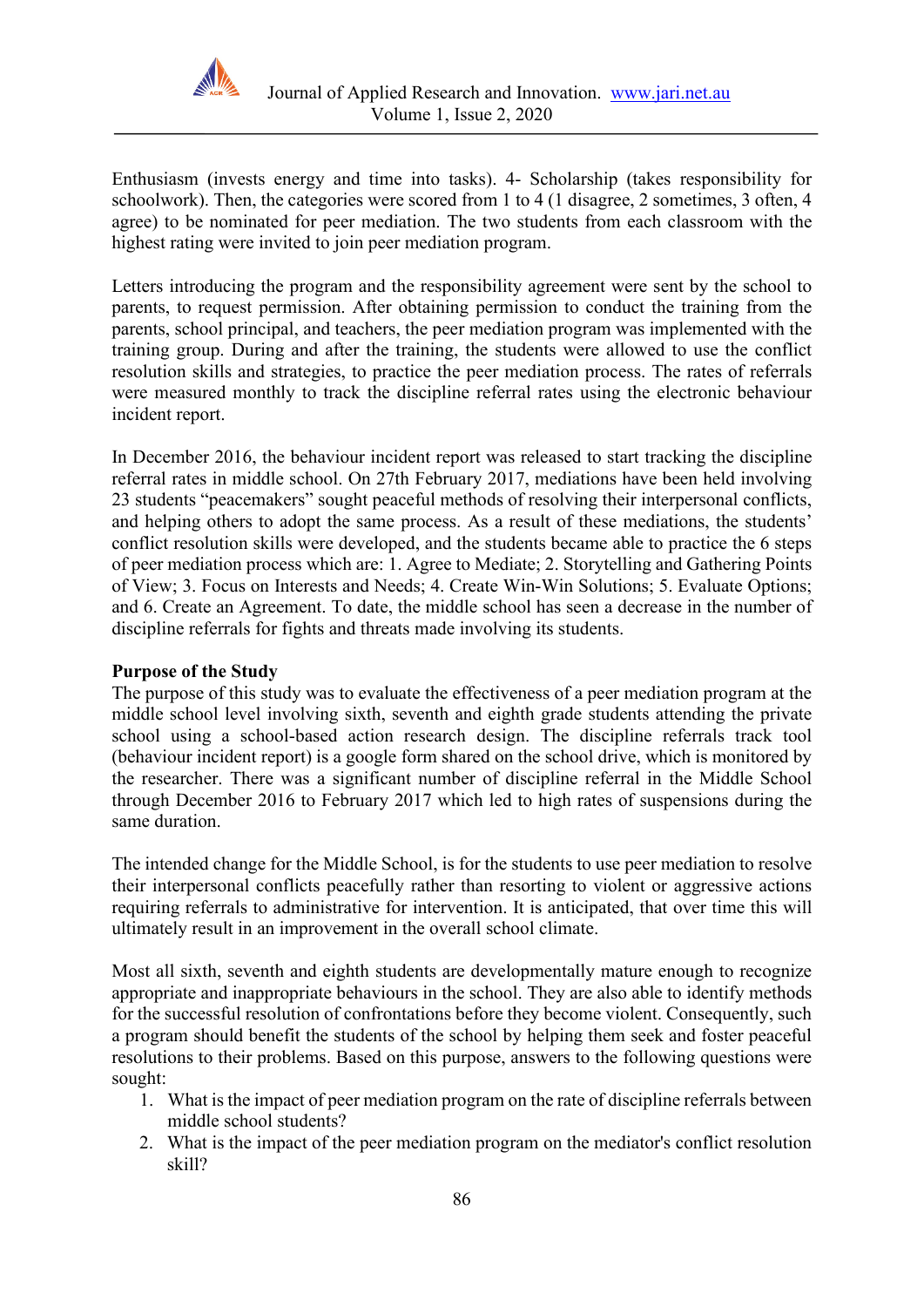

# **Participants**

This study utilized a semi-experimental design. Participants were selected through a teacher survey. The population of this study covers  $N = 23$  students (6<sup>th</sup> -8th Grade) students in the selected Middle School from 10 classes. Students were chosen according to the teachers' survey results. The survey had 4 areas to be evaluated for each student by his teachers. The 4 areas were: Cooperation and ability to get along with others; Responsibility (follows through with commitments); Enthusiasm (invests energy and time into tasks) and Scholarship (takes responsibility for schoolwork). Later, these selected students were informed about the purpose of the peer mediation training and application program and their roles in the program. They were given 6 hours of peer mediation training. After receiving the training, students were given an opportunity of applying the learned mediation skills to the 133 students' population.

## **Collection and Data Analysis:**

The effectiveness of peer mediation program is typically measured in two ways: **examining** the effectiveness of the program on trained mediators' conflict resolution skills by a questionnaire developed by IREX organization (2013) which was applied before and after the training, and **charting** the number and frequency of discipline referrals using SBTDR (school behaviour team discipline referrals) which measured the behaviour incident report for a series of six months (December to May) to examine the school climate by tracking the discipline referral rates.

The quantitative data gathered was then compared to the figures reported from the first semester. The number of discipline referrals was tallied and compared on a month-by-month basis. The number of referrals submitted by the school behaviour team 3 months before starting the peer mediation program (December, January and February) using the behaviour incident report, was compared to the number of referrals submitted during 3 months after starting the peer mediation program. It was felt that the program will be deemed effective if the referral numbers before mediation were more than the referral numbers after mediation program start.

# **Effectiveness of implementation on students' response to conflict**

Effectiveness of Peer Mediation on Student discipline referral rates at the school was collated up until the last week of February 2017. Followed by 6 weeks of students training program in the mediation process, the students of the school were afforded the option of resolving their difference through a mediation. This mediation, conducted by these trained students, and facilitated by the researcher allowed them to work together to identify peaceful methods of conflict resolution rather than allowing the problems fester where they eventually would result in some form of aggressive behaviour.

The students' conflict resolution skills were administered by the researcher and one of the 7th grade gifted & talented students in the school. For the pre-test portion of this study, the students were tested on February 29th, 2017 during the school day. For the post-test portion of this study, students were administered the measures on May 28th, 2017. Students were administered the measures in two group in ICT lab. Each group consisted of between 11 - 12 students depending on the absences or tardiness for the day. Students were read the questionnaires in their entirety in order to ensure reading level did not hinder their ability to complete the measures.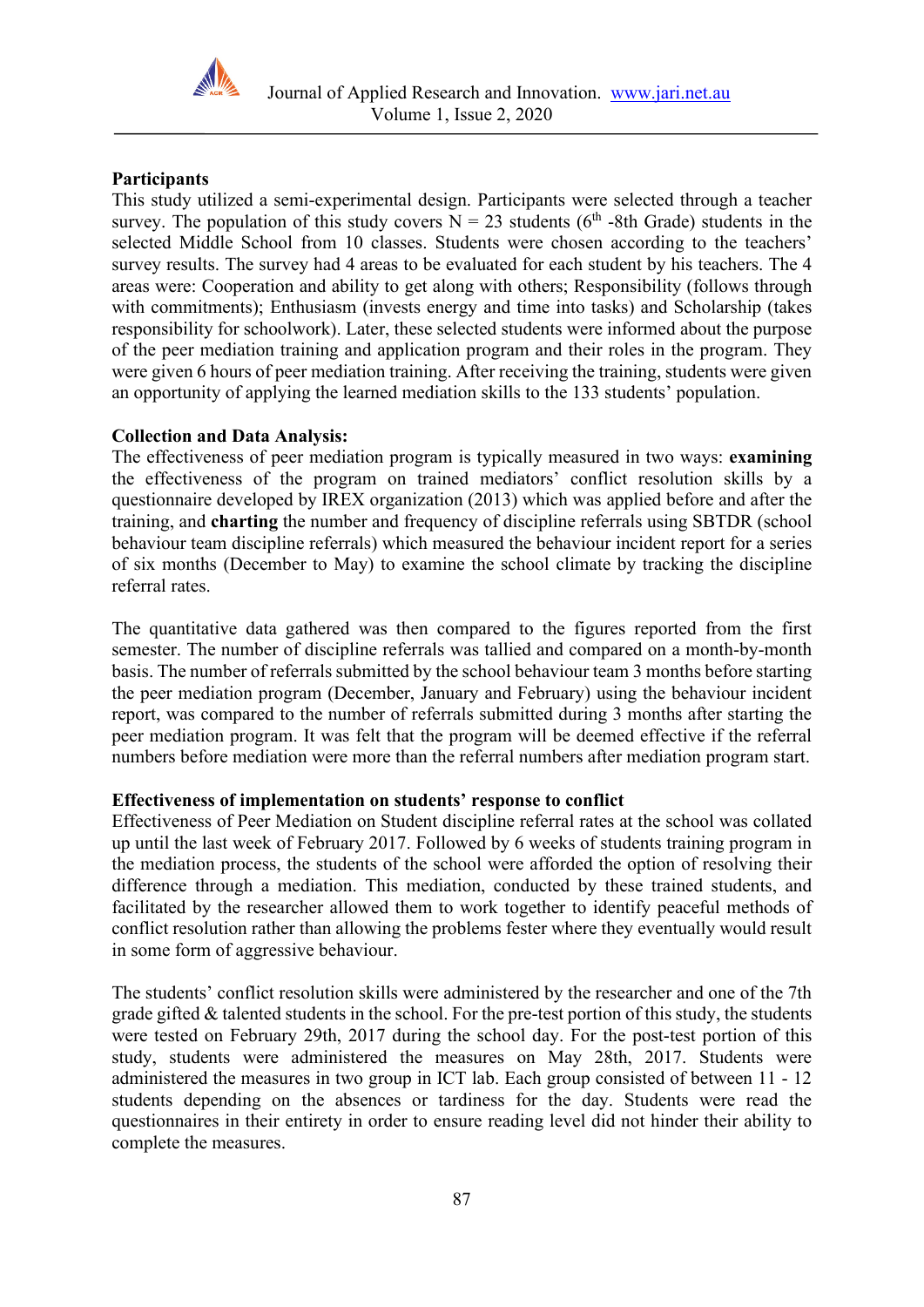

## **Effectiveness of Implementation on SBTDR**

As discussed in the introduction, the effectiveness of peer mediation programs was commonly assessed by tracking discipline referral rates over time. In keeping with the tradition in the field, data about discipline referrals were gathered and analyzed to determine whether any differences exist between the number of referrals before and after implementation of the mediation program.

#### **Findings of the Study**

The data for this study – as shown in Figure 1- were collected from December 2016, through the to the last week in May 2017. At this time, the total number of discipline referrals in the Middle School referred to the school behaviour team for disciplinary action were 114.

The number of students who were referred to SBT during December 2016 (including 2 weeks of winter break) was 0 students as the teachers were still under the training stage (See Table 1). In January 2017 (including one week winter break), the number of discipline referrals was clearly increased to 23 referrals (Table 1). During February of the 2017 a second increase in the number of discipline referrals occurred to 65 referrals. In the end of March, although peacemakers didn't start implementing their role fully, the discipline referrals sharply decreased to 15 referrals after 4 weeks of starting the peer mediation training program. While 6 students were referred to the school behaviour team during April, then only 5 were referred during May of the same school year according to (SBTDR) tool.

| Month                     | December | January | February | March | April | May |
|---------------------------|----------|---------|----------|-------|-------|-----|
| Number<br>of<br>Referrals |          | 23      | 65       | 15    |       |     |
| Rate                      |          | 20      |          | 13    |       |     |

**Table 1:** Number of Students Referred to the School Behaviour Team for Disciplinary action.



**Figure 1:** Discipline Referral Data

#### **Students' Survey:**

A survey was given to each student to measure his/her response to conflict. 91% return rate was achieved. The students had to scale each response according to their response to conflict with (Often, sometimes or never). Responses were scored as (0 for Often and 1 for sometimes and 2 for never) in responses (1, 3, 7 and 8). While responses (2, 4, 5 and 6) were scored as (0 for never, 1 for sometimes and 2 for often). Thus, each student had a score ranged from 0 to 16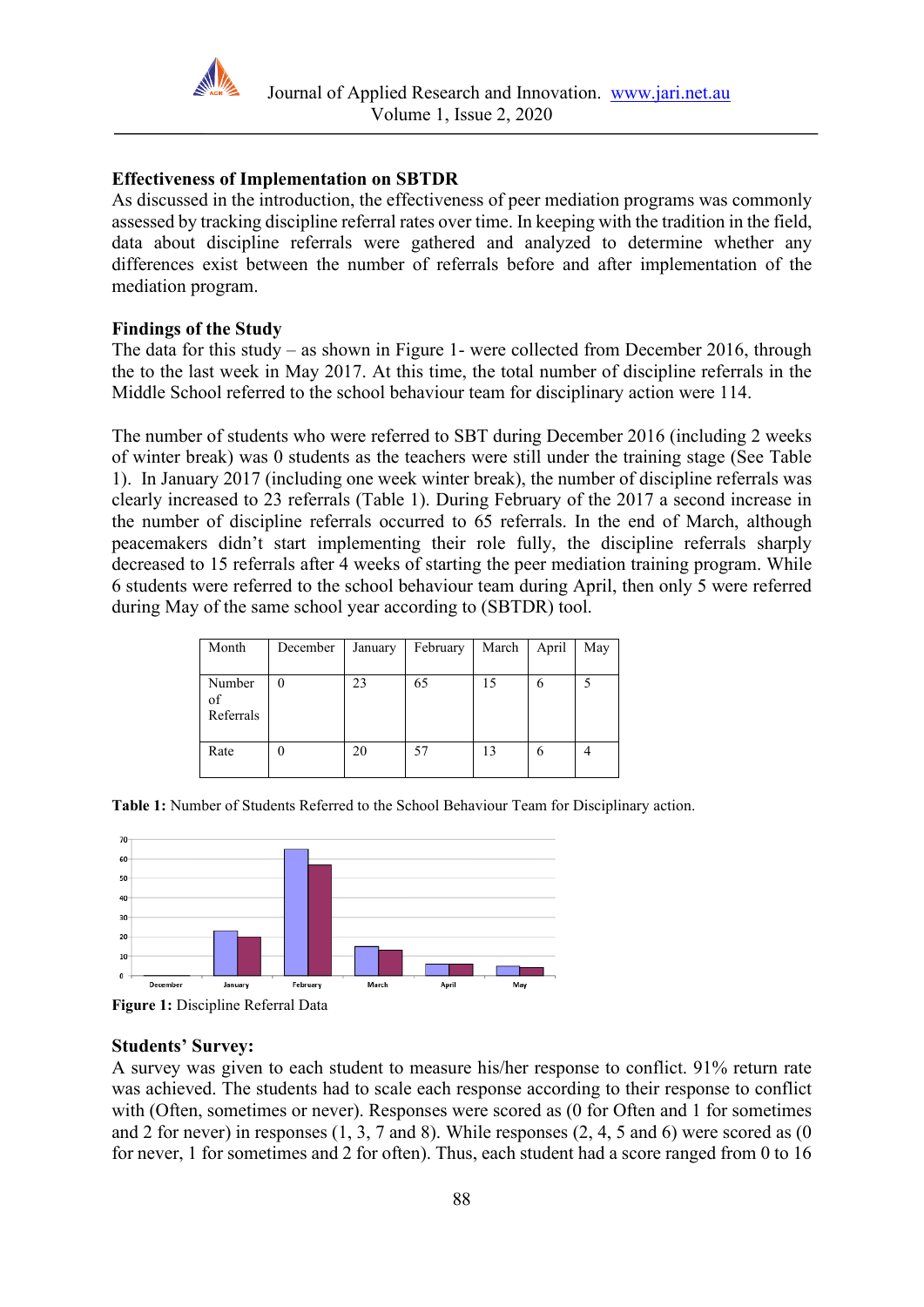

indicating their conflict resolution skills. A summary of the responses is found in Table 2 and Table 3.

| <b>Response</b>                   | Often | <b>Sometimes</b> | <b>Never</b> |
|-----------------------------------|-------|------------------|--------------|
| Yell or threaten the person.      | 14.3% | 43%              | 42%          |
| Try to understand the other side. | 38%   | 52%              | 9.5%         |
| Call the other person names.      | 19%   | 38%              | 42%          |
| Try to reach a compromise.        | 24%   | 57%              | 19%          |
| Talk to find ways to agree.       | 28%   | 33%              | 38%          |
| Apologize.                        | 19%   | 47%              | 33%          |
| Hit or push back.                 | 4.8%  | 24%              | 71%          |
| Cry.                              | 9.5%  | 14.3%            | 76%          |

Table 2: The rates of the students' responses before the program began

| Response                             | Often    | Sometimes | Never |
|--------------------------------------|----------|-----------|-------|
| 1. Yell or threaten the person.      |          | 28%       | 71%   |
| 2. Try to understand the other side. | 57%      | 43%       |       |
| 3. Call the other person names.      |          | 24%       | 76%   |
| 4. Try to reach a compromise.        | 43%      | 38%       | 19%   |
| 5. Talk to find ways to agree.       | 52%      | 33%       | 14.3% |
| 6.Apologize.                         | 43%      | 43%       | 14.3% |
| 7. Hit or push back.                 | $\Omega$ | 10%       | 90%   |
| 8.Cry.                               |          | 14.3%     | 86%   |

Table 3: The rates of the students' responses after the program began

After peer mediation training program, 29% of participants improved their response towards yelling or threatening others, 34% towards calling names, 19% towards physical aggression, and 10% towards crying. In addition, students who attended the peer mediation training program increased their tries to understand others and reach a compromise (about 20%). They improved their response towards discussions and apology (about 24%). This indicates that the Peer Mediation program was effective in helping students improve their convictions for resolving their interpersonal conflicts.

#### **Discussion**

Peer mediation programs are used recently in a wide range of schools. As a result of these programs, student violence rates have been shown to decrease at all levels of education including the middle level.

The researcher developed and implemented a Peer Mediation program in the private school. In a survey completed by the students at the school, between 10 to 34% showed improvement in eight areas of the response to resolve conflicts in a peaceful manner.

The selection of the students as peer mediators was based on behavioural and personal standards were shared with the middle school students. The majority of the non-selected students who have the desire to participate in the program, internalized these standards start to adopt them in their school life for further future selections. This part explains why the decrease in discipline referral rates happened once the selection started, even before the peer mediators start practicing their roles in the school.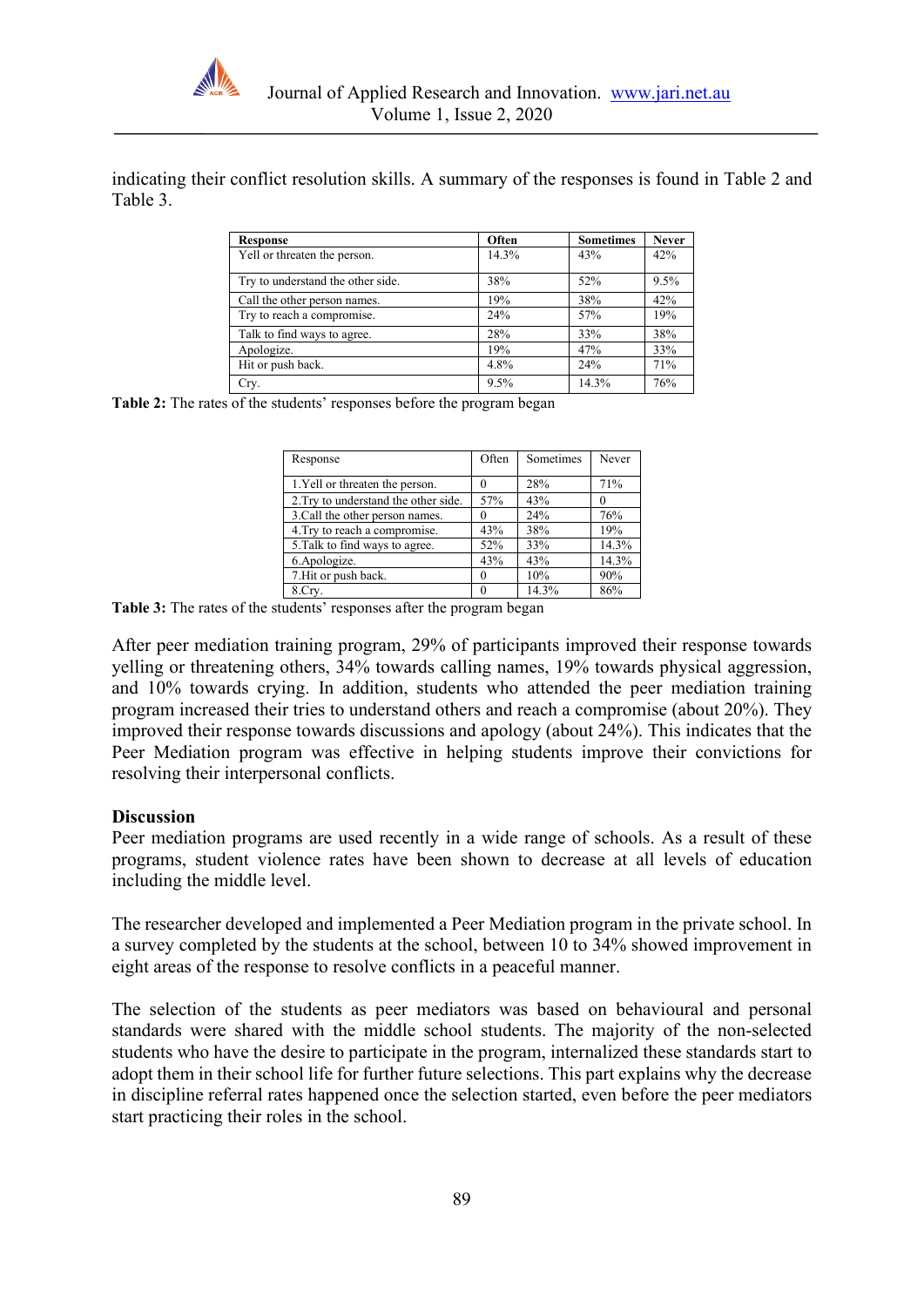

The majority of the selected students accepted to help their friends as a humanistic mission. Students declared the peer mediation application has had a positive impact on their feeling of responsibility and that they are willing to continue joining the peer mediation group and practicing the same role next year in the school.

This research has shown that implementing peer mediation has created a positive classroom climate and supported the school atmosphere. The resonates with the research by Lynn (1986). The findings of this research have shown that conflict resolution skills of the students have been developed more effectively through this peer mediation program. This finding has been supported by the work of Salmivalli (1999). As a result of this, students have been eager to take part in the peer mediation training program and they have supported to continue the program. As discussed in the research made by Morey and Miller (1993), there have been a moderate level of satisfaction in all of the dimensions of peer mediation application on behalf of service user students. However, as Girard (1995) notes, the full benefits of conflict resolution may depend on the inclusion of this subject in the pre-service curriculum and require more comprehensive training, support of teachers, principals, and parents. Moreover, there is a lack of evaluating conflict resolution in schools in order to improve the effectiveness of these applications. The effects of education on teacher perceptions of student behaviour should be examined. Similar studies should be conducted both in elementary and high school at the population at different grades.

While conducting the current research, the researcher noticed clearly that higher levels of school-wide discipline referral rates, were associated with higher levels of problematic behavioural climates in schools. When a school experiences increases in discipline referral rates, these increases probably have occurred in the form of one or more student misbehaviour or behaviour disorders. Without school-wide behaviour support interventions, high discipline referral rates and problematic school behavioural climate are likely to persist.

Discipline referral data also may be used to evaluate the extent to which school staff members are following written school discipline policies. Morgan-D'Atrio et al. (1996) used a computer printout of discipline referrals to determine that about 45% of the disciplinary actions in a school did not correspond to its written policies and more than 20% of the suspensions violated those policies. When administrators do not work with teachers to monitor and solve schoolwide discipline problems, they may not be aware of the lack of consensus among staff members. This point is reiterated by Bingham, Haubrich, and White (1993) research when they surveyed teachers and principals and analysed their agreements and disagreements on a variety of issues, including the levels of staff consensus regarding how to handle school discipline problems and the overall quality of the school. A high correlation was found between level of disagreement on how to handle discipline problems and level of disagreement about school quality. Principals tended to be more likely than teachers to think that staff consensus on discipline was high and that the quality of the school was high.

The success or failure of peer mediation programs is dependent upon two important circumstances within the school. The first is the support received for the program from the administration of the school. Without the support of the principal and administration, no program has the chance to be effective. Secondly, schools that have some evidence of a conflict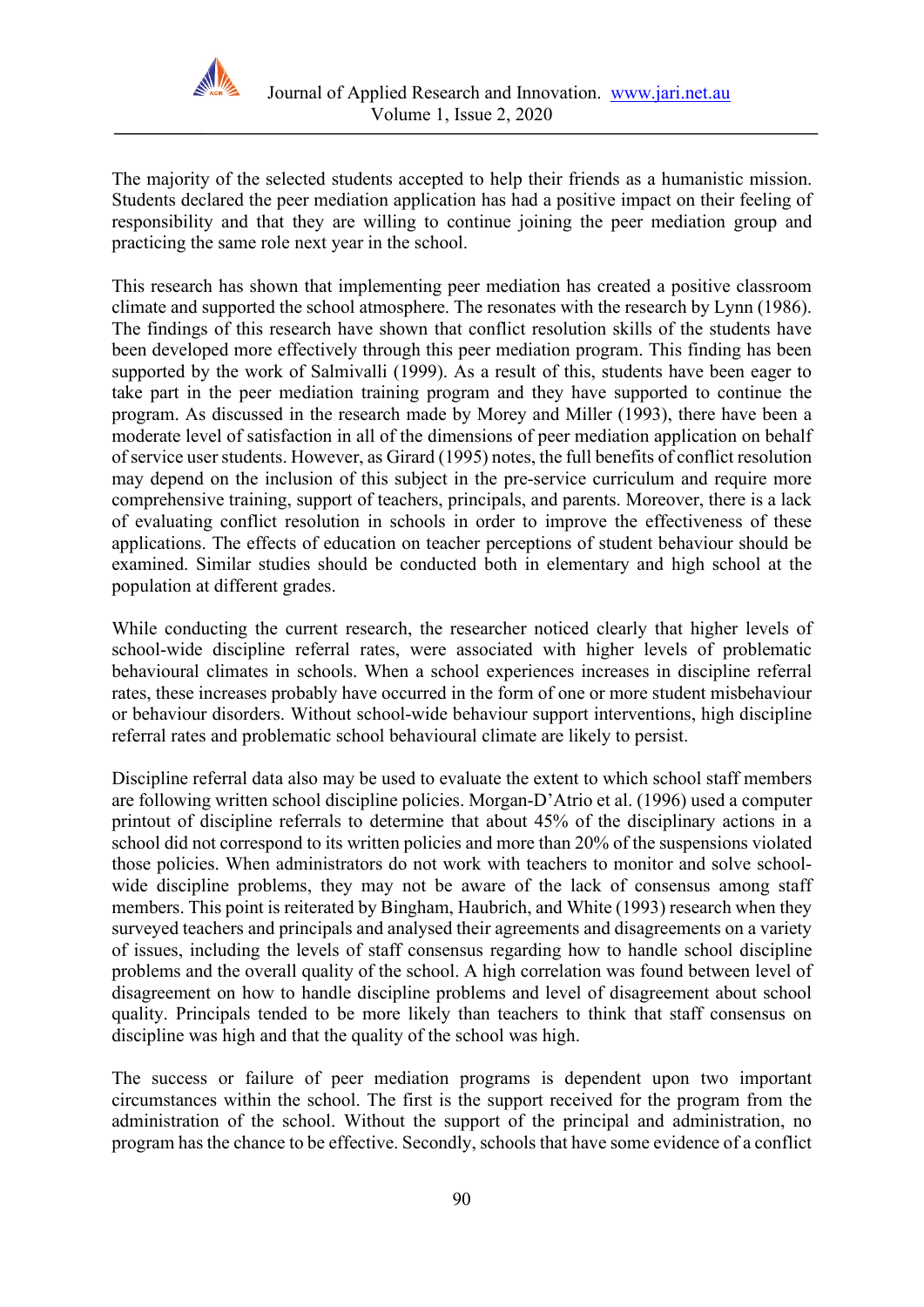

resolution curriculum for the entire student population to learn seem to be the most successful (Lupton-Smith, Carruthers, Flythe, Goettee, & Modest, 1996).

In the current study, the results presented no discipline referrals found during December 2016 due to some technical problems in the system during release period, and non-completion of teachers training. A 20% increase in discipline referrals in the middle school during January, then a 37% increase during February in the middle school discipline referral rates, pushed to a quick procedure to help quell the increase of misbehaving between the middle school students. Before and after implementing the peer mediation program, harassment, defiance, disruption, and fighting were the most common problem behaviours referred to the school behaviour team. However, after implementation of the peer mediation program, decreases were observed in discipline referral rates on a monthly basis, starts with 44% decrease in referral rates on March, then 7% decrease on April, and ends with 2% decrease on May 2017.

## **Future Directions**

The 2016 - 2017 school year was the first year Peer Mediation was available for the students in the middle school to use as a means of peacefully resolving their interpersonal conflicts. As previously stated in this article, Peer Mediation was a success statistically as well as in the perceptions of the students within the school.

However, after studying the Peer Mediation program for this year, some recommendations for the further development of the program were formed. Peer Mediation is most effective when students themselves recognize that they are in an interpersonal conflict, and as a result, request a mediation. Student requests should occur much more frequently than referrals by members of the school's staff. Therefore, the researcher believes that a conflict resolution curriculum should be developed and implemented in the 6 to 9 grades which instructs the students in conflict resolution techniques and allows the students to become more aware of the option of Peer Mediation if the techniques they learned fail to successfully resolve the problem. This curriculum could be taught by trained classroom teachers. Peer Mediation only became available to the students in the end of February 2017.

Students were identified as possible mediators by their teachers, then were trained. In the future, it would be beneficial to have the program start as close to the opening of school as possible. To accomplish this, the identification of possible mediators should be conducted in June of the current year by middle school teachers. These teachers have interacted with these students all year, know them well, and should have better judgement regarding their maturity level. By identifying these students in June, a training session could be scheduled for the first week of September during the following year. Likewise, any faculty member that would like to participate would have the opportunity to make it known by June, thus allowing them to participate in the September training.

The program is in need to be integrated with the school behaviour policy. School disciplinary policies should include peer mediation as an option for resolving incidents brought about by interpersonal disputes and a clarification of the types of disputes that are and are not appropriate for mediation.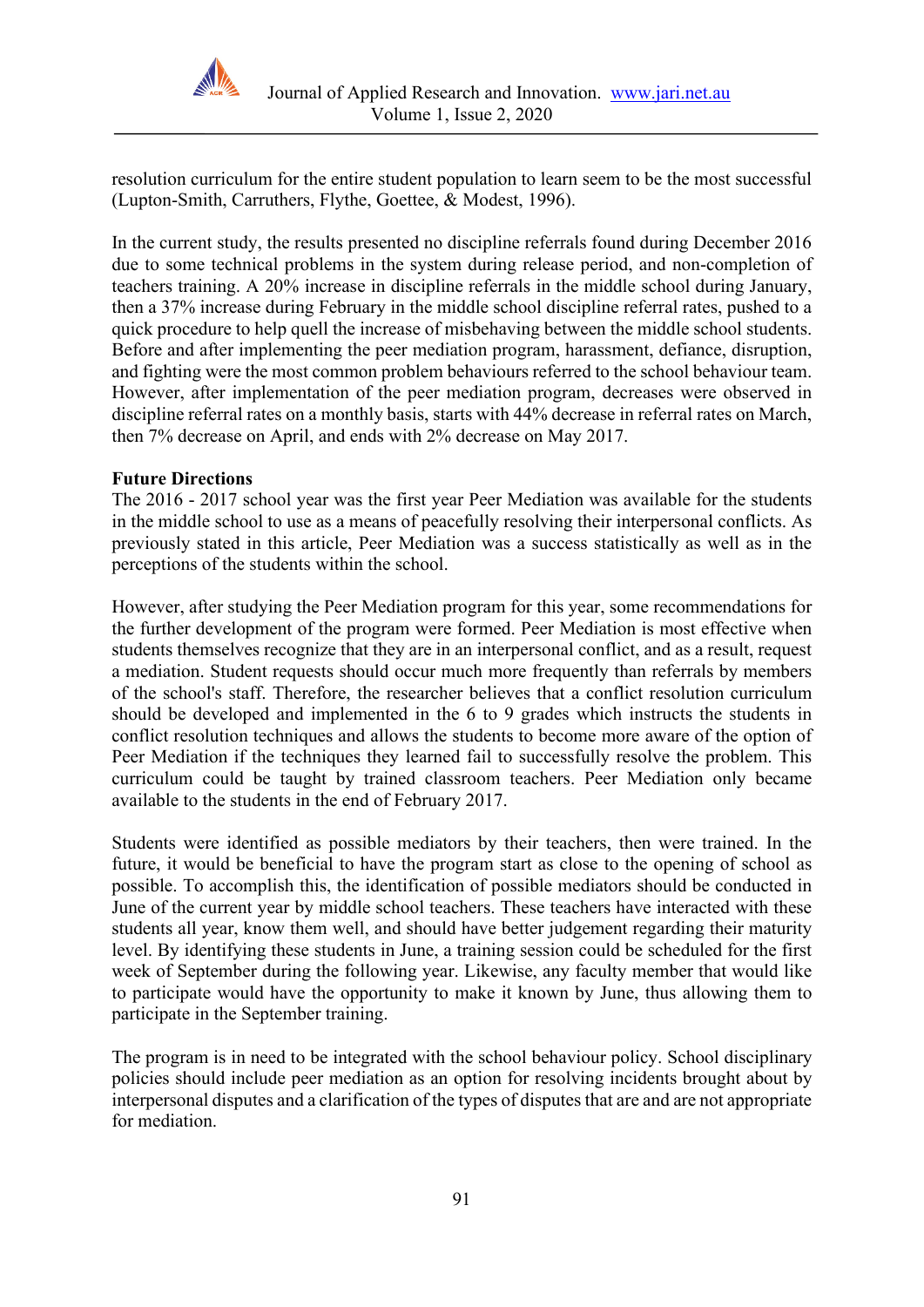

Finally, since this was the first year Peer Mediation was available to the middle school students of the private school, students and teachers alike were somewhat apprehensive to use it; however, once they began seeing positive results, the utilization of the program increased. Consequently, the program will be used on a much wider scale in subsequent years. As a result, the school will become a more pleasant place to learn and students will interact more positively with one another. This will ultimately develop into a more harmonious environment that is more conducive to learning.

#### **References**

Argyris P, Hedin D, Miler CD (1994). Improving conflict resolution skills of primary students through curriculum adaptation and teacher interventions, Retrieved from http://www.eric.ed.gov/ERICWebPortal/custom/portlets/recordDetails/detailmini.jsp? 15.04.2009 on 1 June, 2017

Barron L., (2000). The impact of peer mediation training on adolescents' problem-solving skills, perception of school climate and attitudes toward conflict management. Retrieved from [http://www.lib.umi.com/d](http://www.lib.umi.com/)issertations/fullcit/9881237, 13.04.2009 on 1 June 2017

Beitel M., (1997). Nuances before dinner: exploring the relationship between peer counselors and delinquent adolescents. Adolescence 32(217): 579-592.

Bush, K. D., (1998) A Measure of Peace: Peace and Conflict Impact Assessment of Development Projects in Conflict Zones. Ottawa, International Development Research Centre.

Bush, K. D., & Saltarelli, D. (2000). *The two faces of education in ethnic conflict: Towards a peacebuilding education for children*. UNICEF Innocenti Research Centre.

IREX Office and Education Information Center, (2013) Conflict Resolution and Peer Mediation Toolkit. Retrieved from www.irex.org/project/youth-leadershippeace/

Ferguson, C. J., Miguel, C. S., Kilburn J. C., and Sanchez P., (2007). "The Effectiveness of School-Based Anti-Bullying Programs: A Meta-Analytic Review." Criminal Justice Review 32: 401–414

France H, McCormick R (1997). The helping circle: Theoretical and practical considerations of using a first nation's peer support network. Guid. Couns. 12(2): 27-32.

Girard KL (1995). Preparing teachers for conflict resolution in schools. Washington, D.C: Eric Clearinghouse on Teaching and Learning. (Eric Document Reproduction Services No: ED.387456)

Johnson DW, Johnson RT (1996). Conflict resolution and peer mediation programs in elementary and secondary schools: A review of the research. Rev. Educ. Res. 66(4): 459-506.

Johnson, D. W., Johnson, R., & Dudley, B. (1992). Effects of peer mediation training on elementary school students. Mediation Quarterly, 10, 89–99

Lupton-Smith, H. S., Carruthers, W. L., Flythe, R., Goette, E., & Modest, K. H. (1996). Conflict resolution as peer mediation: Programs for elementary, middle, and high school students. The School Counselor, 43, 372-391.

Lynn DR (1986). Peer helpers: increasing positive student involvement in school. September: pp.62-66

Morey RE, Miller CD (1993). High school peer counseling: the relationship between students satisfaction and peer counselor's style of helping. Sch. Couns. 40: 293-301